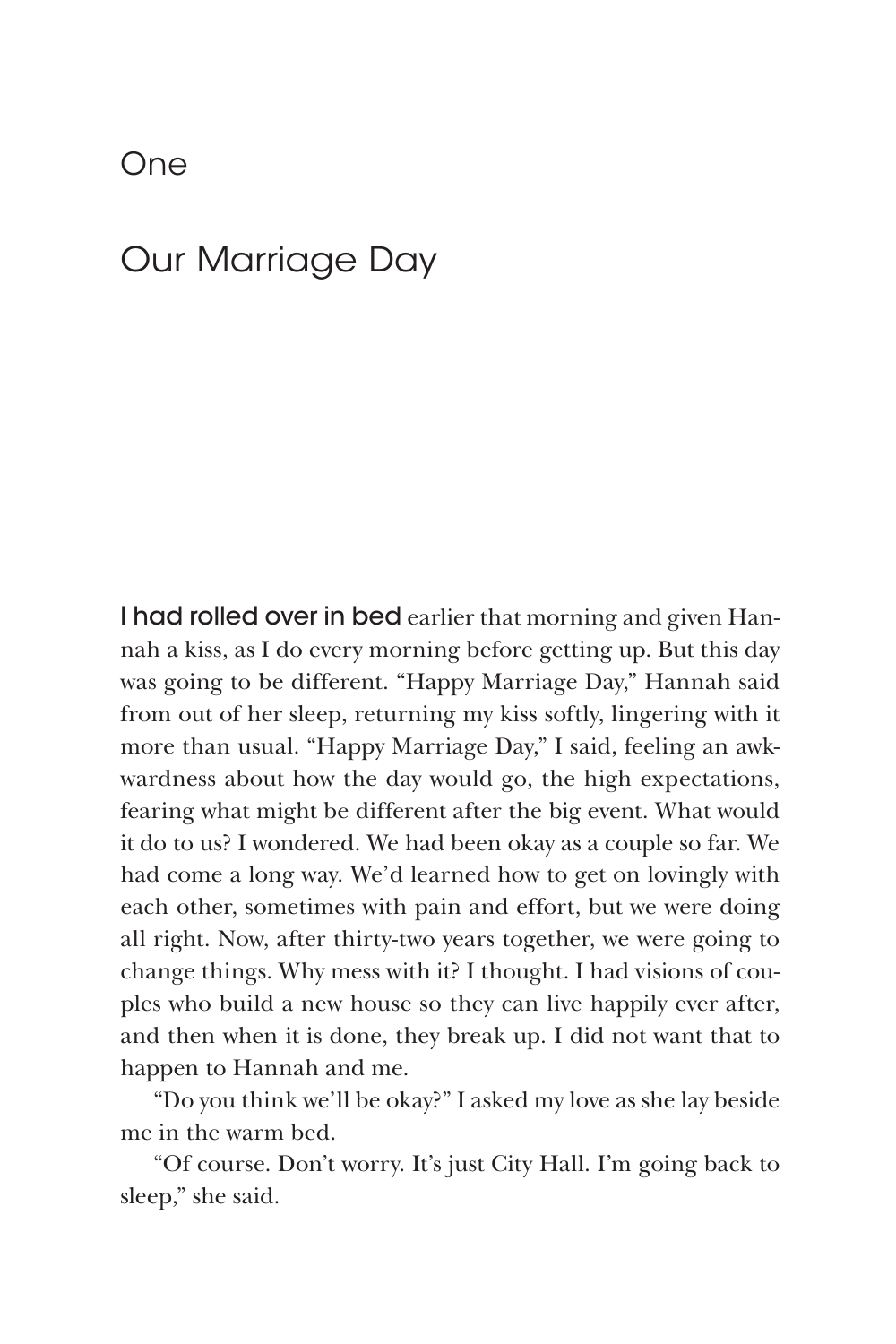Leaving her comfortably under the covers and stepping out of the room to get dressed, I thought about the first time I had been married, back when I was in graduate school in the 1970s. The man I married would later choose to be gay, and I would choose lesbianism, but we did not know that then. At the time, I think we did what was conventionally expected of us—fulfilling dreams for how we ought to be, for the next step we should each take in life. I did not, even then, believe in the necessity of marriage. It seemed to me too full of expectations about how two people ought to behave together, and it seemed to confer a higher status than that which would befall me as an individual unmarried woman. But only after we got married did the momentousness of it hit me. I looked down at my gold wedding band and suddenly thought, "This should not be." I should not be getting extra privileges because I am now married. People should not be looking at me differently—as a more desirable woman, perhaps, because I am married to a man, because someone wants me. But most of all, it was the extra rights and privileges that bothered me—the legal and financial advantages, the sense that it was viewed as better to be in a couple than alone. I thought that all the same advantages should be given to persons as individuals. The couple should not be the more valued unit. Thus, as I looked at the ring on my finger, although I liked it—a classic thin, gold band like my mother had—I did not like what it stood for, even as I wore it proudly, basking in the social acceptance it offered.

Joel and I were married in my parents' backyard. I wore a white dress with a short skirt and a lacy top with a high neck, and purple shoes. Joel wore a boldly colored flowered tie and a pinstriped blue suit. After we had said our vows beneath a chupah under tall trees, standing across from the rabbi, Joel smashed the traditional glass and the family and friends made sounds of approval, calling out "Mazel Tov" and clapping for us as we walked back toward the house while a string quartet played. We had stepped just out of earshot when Joel turned to me. "We can